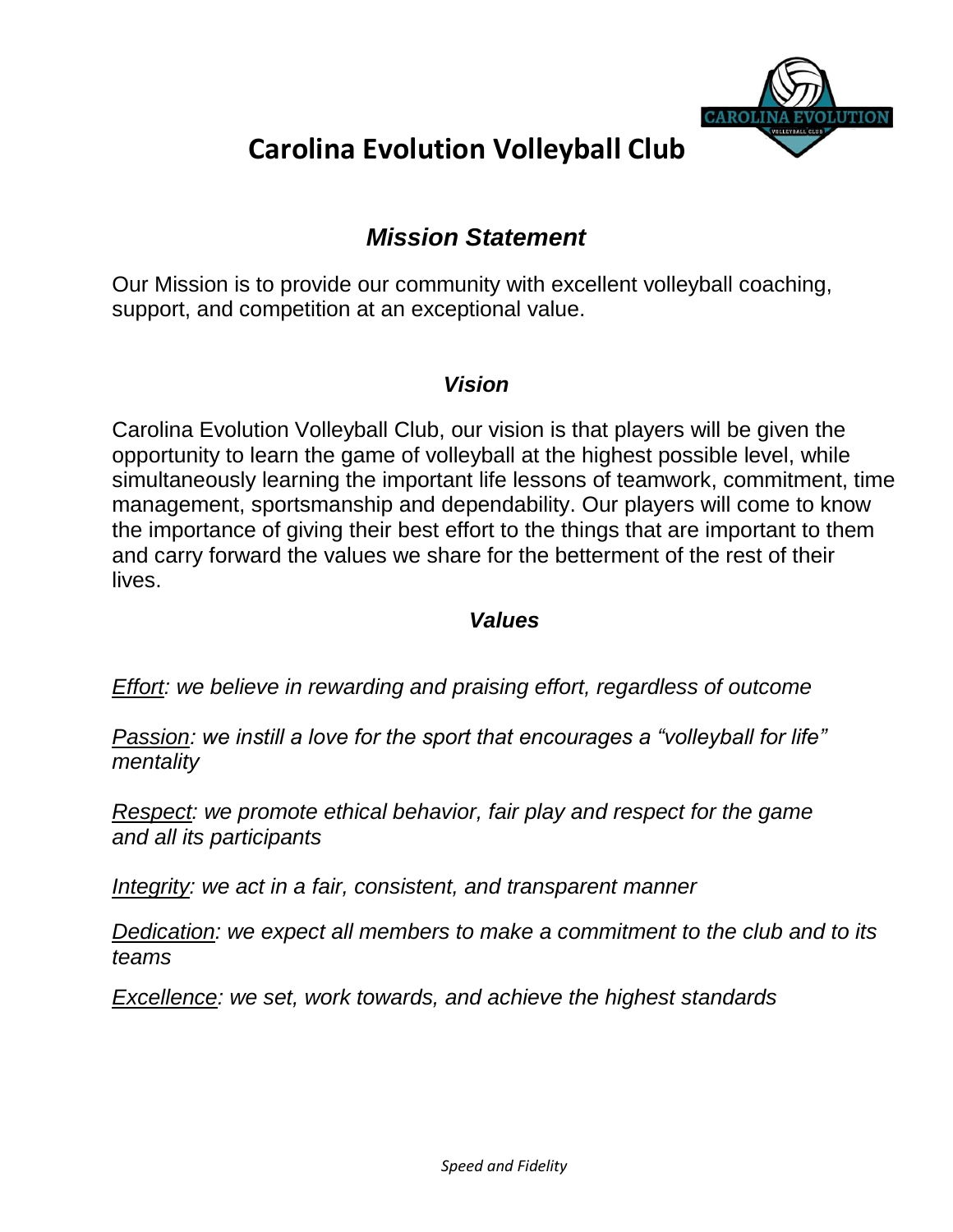

WHAT WE'RE ABOUT...

Carolina Evolution Volleyball Club is going into our 4th year. We have played, trained, and evolved in to something greater!

There's a reason we have more teams, have expanded our age reach and geographic boundaries, and win more. It's because we have worked hard, listened to feedback, and reevaluated what we want to bring to players and parents in our community. Just like our players, we learn through lessons, adapt, overcome, and respond with growth.

Our goal is to provide athletes and their families excellent quality coaching and athletics aimed to boost game play and volleyball IQ, as well as morale and resiliency, while strengthening team bonds and bonds within our community.

We aim for our program to be the "vehicle of choice" when it comes to taking your player to their destination. Every goal or destination is different, so we pride ourselves in the level of diversity we have in our coaches. Our coaches push to ensure players experiences are the best they can be. We won't accept mediocrity or lack of effort and we expect you to demand the same from us. That's the level of commitment we expect from your athlete and will project back to them.

We know that we can't make everyone happy all the time, so we aim at making everyone better than they were yesterday. We promote an environment of growth and creative competition. Our aim is to push your athlete and our teams to improve athletic skills and to popularize physical culture and mental toughness through sports. Our club's philosophy for competitiveness provides an opportunity to evaluate objectively the organization, coaches, athletes, and officials.

We are here to help our players become better - both on and off the court. It's what we do!

### **Welcome to our Family!**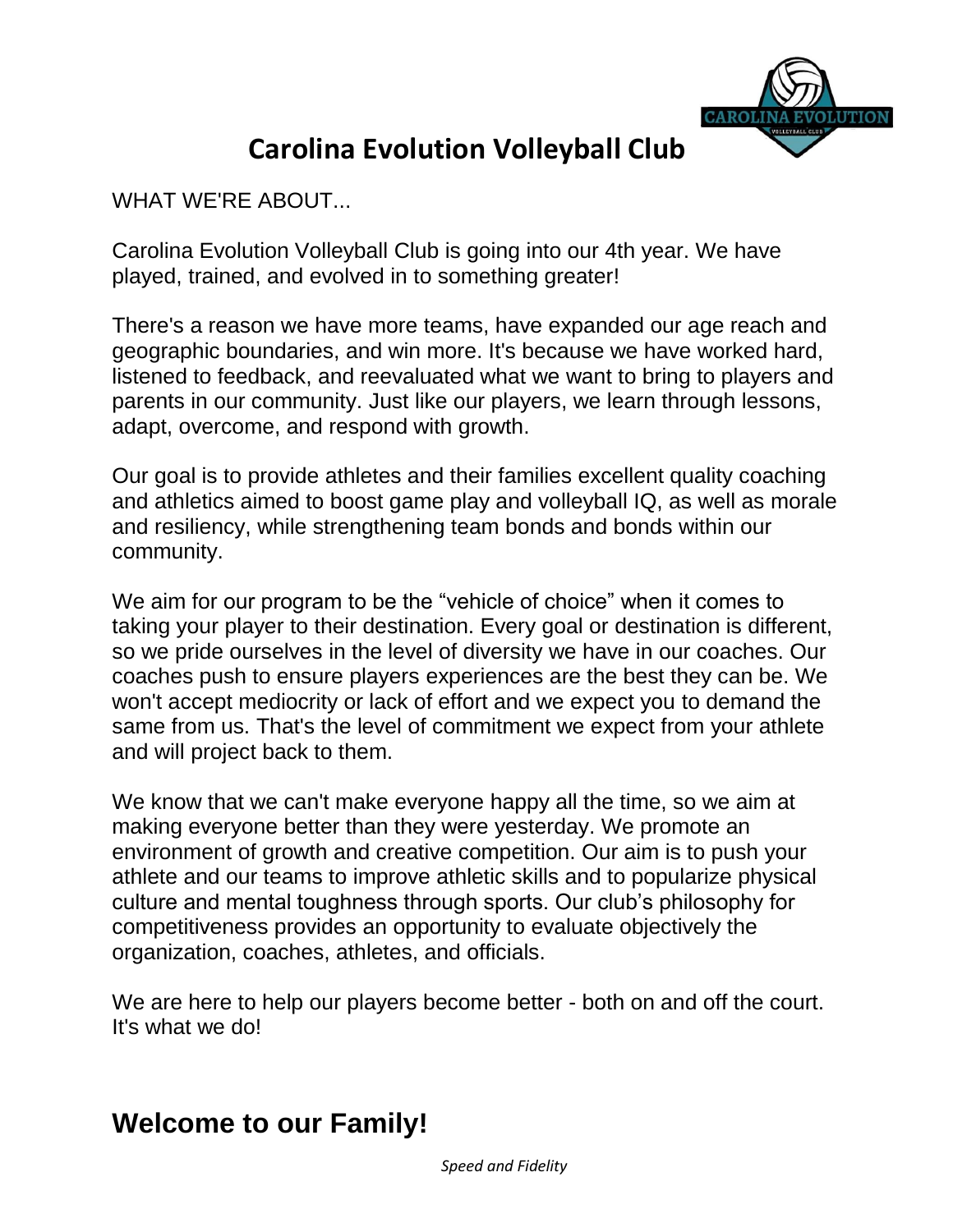

# 2020-2021 TRYOUTS

Tryout Ages 10-18 yrs old

### **Session I: 14U and under**

Date: 10 October 2020

Tryout Times: 10AM to 12PM

Location: 3126 Gillespie Street, Fayetteville, NC 28306

### **Session II: 15U-18U**

Date: 10 October 2020

Tryout Times: 12PM to 2PM

Location: 3126 Gillespie Street, Fayetteville, NC 28306

### **Make up Session**

Date: TBD

Tryout Times: TBD

Location: TBD

PLEASE FORWARD THIS TO ANY PARENTS OR PLAYERS THAT YOU THINK MIGHT BE INTERESTED IN TRYING OUT THIS SEASON!

\*Tryout Registration Fee is \$35\*

*Speed and Fidelity*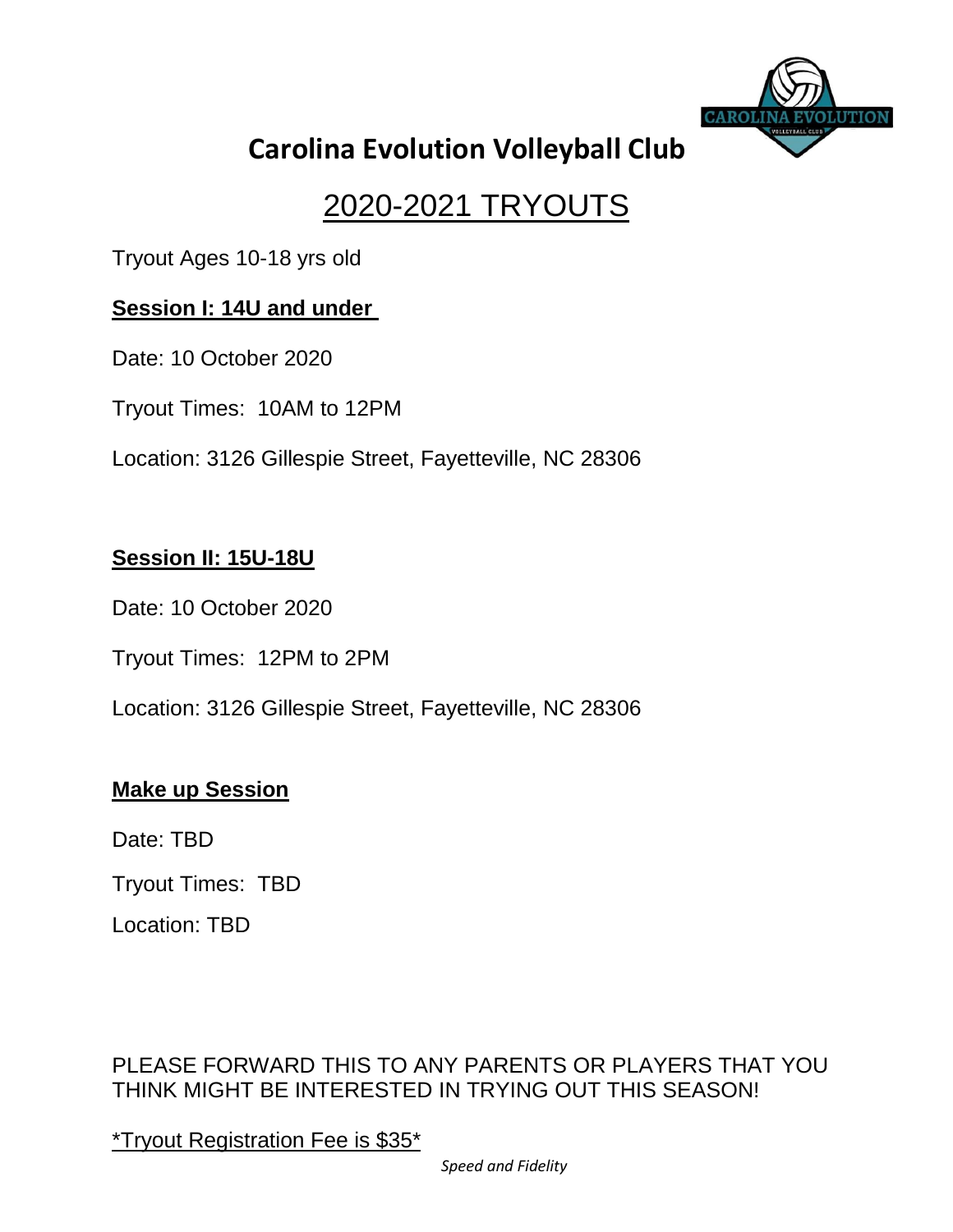

Pay in cash, check, card and/or money order. Please make checks payable to CAROLINA EVOLUTION VOLLEYBALL CLUB. Note: A processing fee of \$35 will be charged for a check that is returned or refused for payment for any reason.

\*If you have a scheduling conflict and cannot attend your tryout session, please email us at [evolutionvc910@gmail.com.](mailto:evolutionvc910@gmail.com) It is strongly recommended that you attend tryout session for your age group.

\*Please arrive 15-20 minutes before your designated tryout time to sign in and/or register in person AS WELL AS GET YOUR TEMPERATURE CHECKED.

.

**SIGNING DAY:** When your athlete makes the team, there will be a **Mandatory Parent & Player Meeting** shortly after tryouts. At this time you will meet with your coaches, sign commitment forms, discuss uniforms sizes, practice/tournament schedules, and make a 50% deposit towards your athlete's tuition. The remaining tuition balance will be paid in increments of 12.5% on 1 December, 12.5% on 15 December, and 25% on 01 January.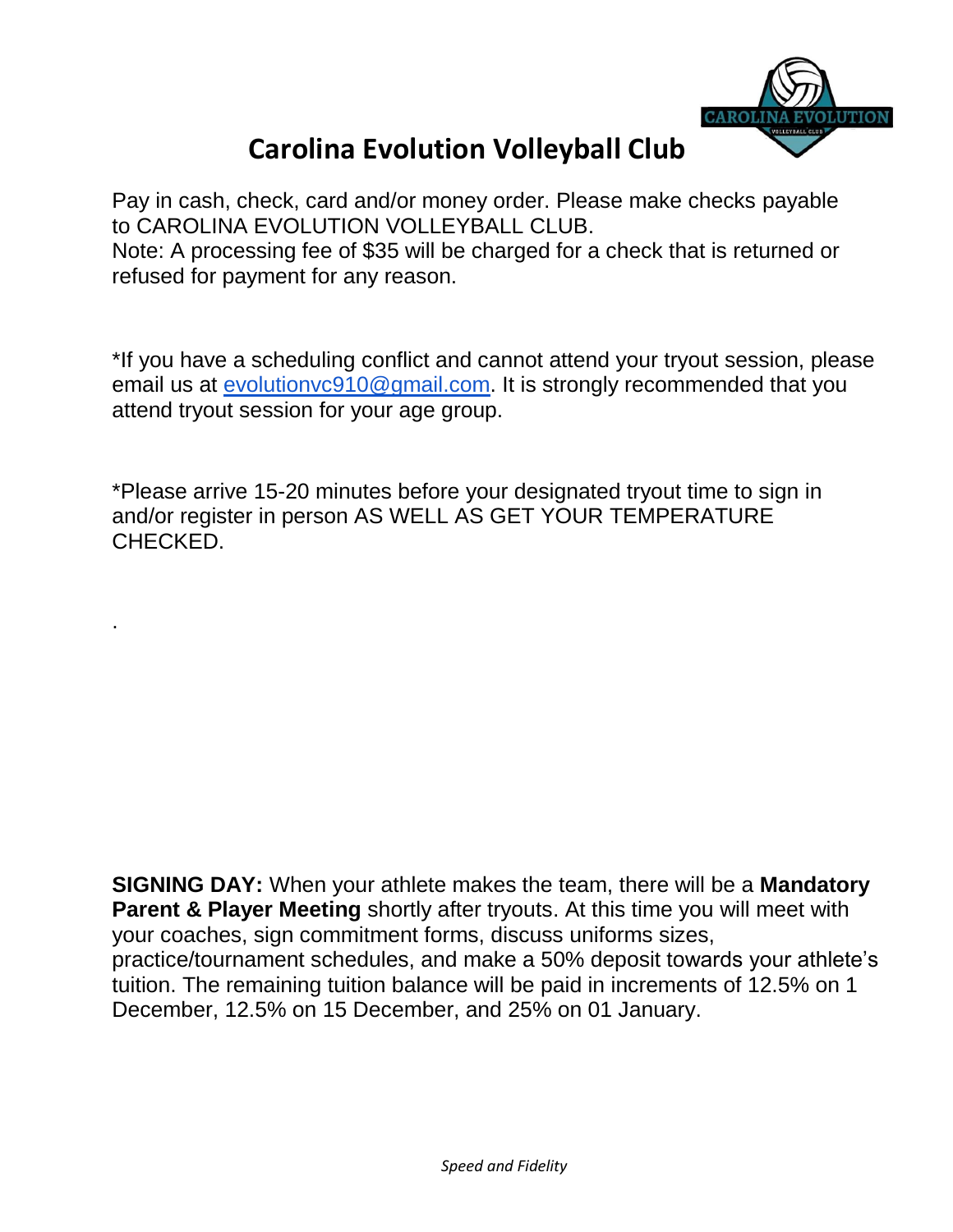

**Beginner Level** (Players New to the Travel Volleyball)

Our Developmental Program is a beginner program that incorporates teaching the basic fundamentals, competing in a healthy environment and a mentorship and peering system that involves higher level players and coaches. This program is geared towards the transition from recreational sports to travel sports. The program consists of the following:

- Two Team Practices a week
- Participate in Skills Clinics throughout the season
- **•** Season Runs from December April
- Learn fundamental skills and rules of the game •10 Players per team
- Participate in scrimmages and up to 5 local & regional tournaments
- Approximate cost is \$650 (this cost varies based on how many competitions the team decides to enter)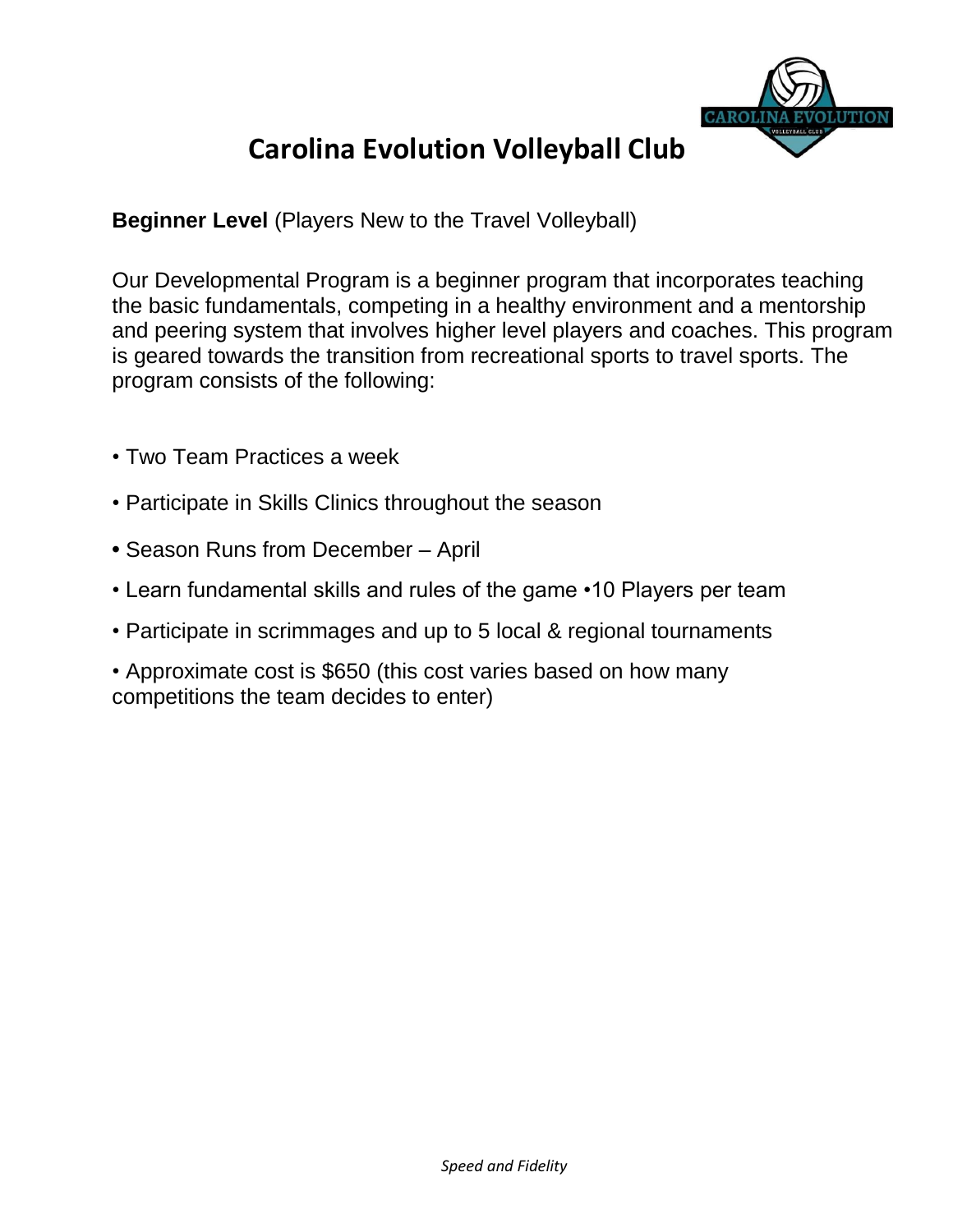

Our **14U to 18U Programs** are designed for the multi-sport athlete or players that cannot commit to a more extensive practice and travel schedule. It is also a building program to reach the Elite level team & high school teams. Club season runs from December through April with tryouts in October & November. The program consists of the following:

- Two Team Practices a week
- Participate in Setting Clinics & Skills Clinics throughout the season
- Season Runs from December April
- Participate in up to 6 regional competitions; team may participate in 1 or 2 nationals, maybe more depending on age group and Coach
- 10 Players per team

• This team is for girls that want to play on a competitive team and work to improve their skills, but who may not want to commit the time or financial resources required by a national team

• Approximate program tuition fee is \$1000 (this cost will increase based on the number of national tournaments the team decides to enter; see info below)

• Add \$100 per player for each additional national tournament